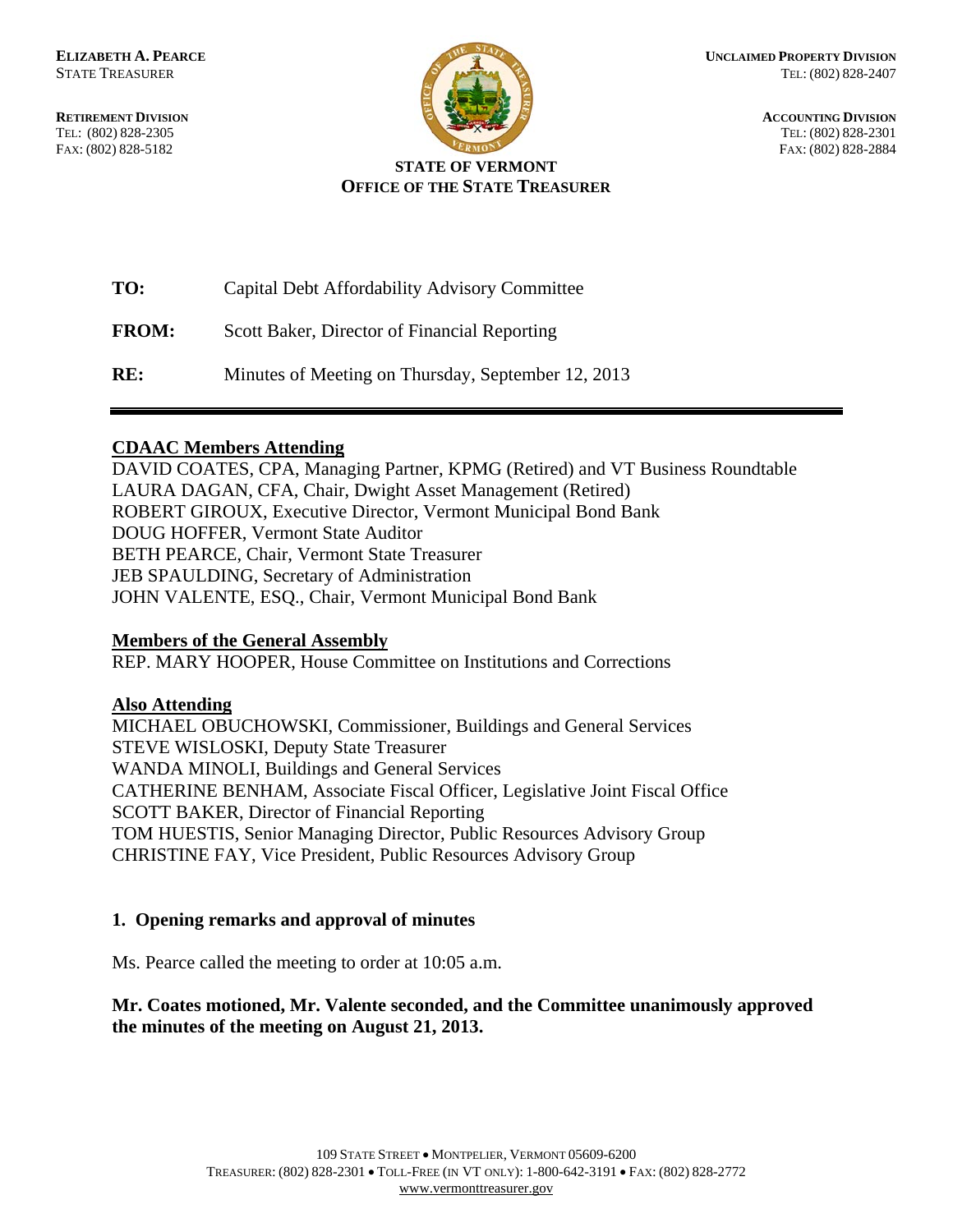### **2. Debt management update**

Mr. Wisloski reviewed a brief history of Vermont's debt outstanding, debt authorizations, and critical debt ratios. He pointed out that the recent increase in debt in 2013 was due to the decision to issue the entire amount of authorized but unissued debt in September 2012, based upon the impending "fiscal cliff," the uncertainty of federal receipts, and the State's large capital needs for the Waterbury State Office Complex and Vermont State Hospital. Ms. Pearce noted that the State issued bonds within 2-3 weeks the lowest municipal bond interest rates in history. Mr. Huestis said that long-term rates have risen 130 basis points over the last several months.

(Mr. Spaulding joined the meeting at this time.)

## **3. Discussion of Moody's US States Rating Methodology**

Ms. Pearce and Mr. Wisloski reviewed Moody's new numerical ratings criteria and discussed the scoring categories. Mr. Wisloski said that there are some things over which we have direct control (such as the amount of debt that we issue), and others which we do not (such as the condition of the economy and Vermont's demographic profile). Ms. Pearce said that the CDAAC is a valuable component of Moody's governance criteria, and said that the State's responses to Moody's questions following Tropical Storm Irene regard repair costs, the State's cash position, and the State's ability to pay debt helped our scoring by demonstrating the State's strong financial management.

Rep. Hooper asked why we do not score better on our balances and reserves; Mr. Wisloski replied that Vermont scores very well, Moody's specifies balances in excess of 10% of revenues for the top "Aaa" rating for that category (which very few states achieve). Mr. Spaulding said that we have a 5% budget stabilization reserve which we did not breach during the Great Recession, and that at one point we had over 8% if we added all reserves. Right now, we probably have an additional \$12 million in other reserves. Mr. Huestis said that 5% used to be the minimum for highly rated entities; now ratings agencies have increased this to 10%.

## **4. Discussion of Moody's Pension Liability Medians**

Ms. Pearce stated that 2013 actuarial data is expected to be available at the end of October. As of June 30, 2012 the State Employees' Retirement System was 77.7% funded, with an unfunded liability of \$401.8 million, and the Teachers' Retirement System was 61.6% funded, with an unfunded liability of \$945.5 million. She reminded that Committee that the Systems' assumed rates of return use a "select-and-ultimate" methodology, with a term structure of rate assumptions that starts with 6.25% in year 1, rising to 9.00% in year 17 and later. Further, because this rate structure re-sets each year, with 6.25% as the starting rate, and because the Systems have a closed amortization with a final payment in 2038, another 9.00% rate "drops off" each year, resulting in a slightly lower weighted average rate. This lower rate assumption in turn automatically increases the unfunded liability every year, if all other factors are held constant. Ms. Pearce further explained that large portions of the current unfunded liabilities were due to the 2008 financial crisis; in 2007, the Teachers' System was 84.9% funded, and the State Employees' System was 100.8% funded with an \$11 million surplus. In addition, with respect to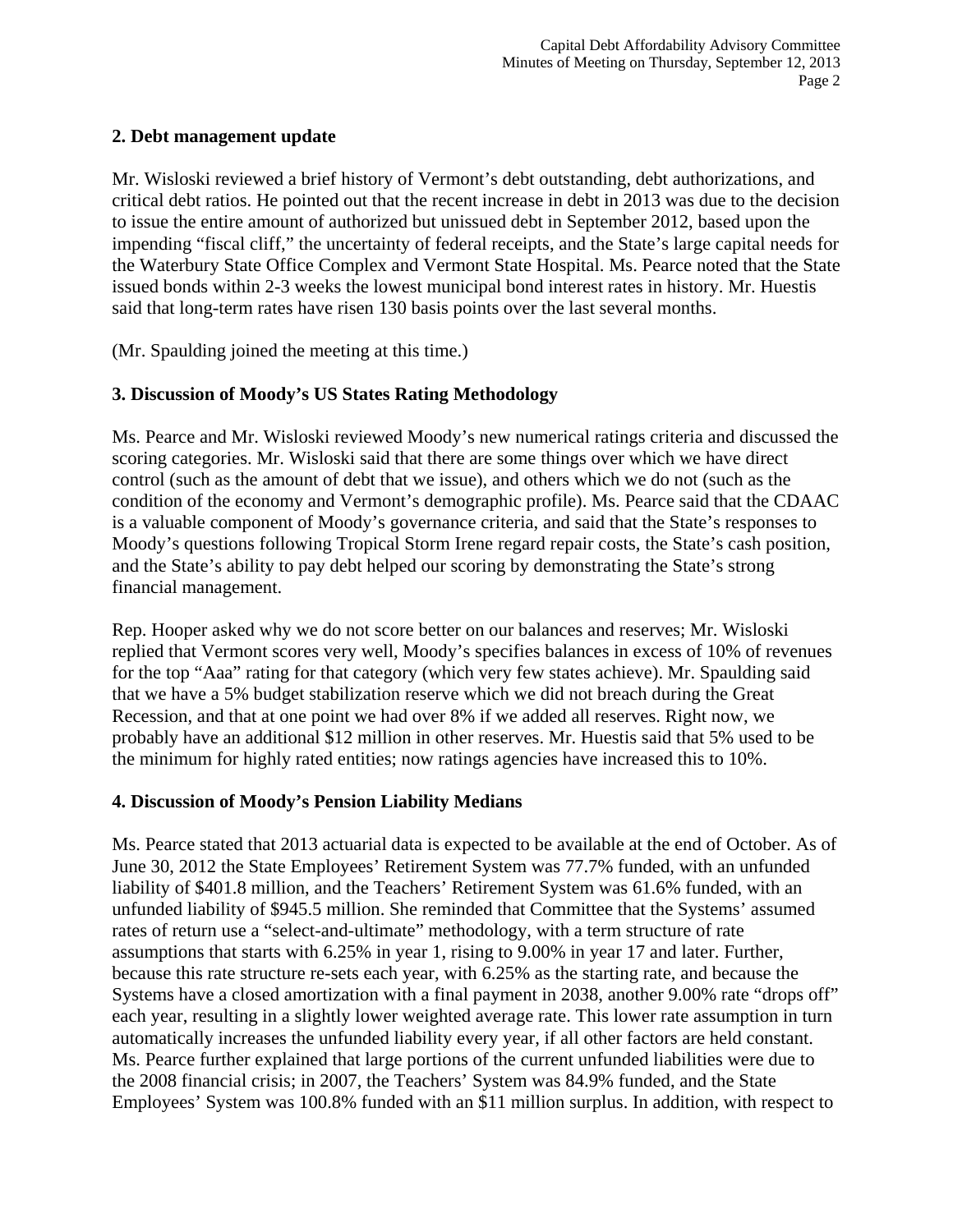the Teachers' System, prior to 2007 the State regularly contributed less than the recommended actuarial required contribution or ARC, and used a flawed "frozen initial liability" methodology, which overstated the System's funded status and further understated the required annual contributions.

Finally, she reiterated her warning that the State continues to pay for retired teachers' healthcare from the System's assets, which she referred to as "retrospective funding." The \$20 million not contributed to the pension fund will eventually increase the unfunded liability, and cost to Vermont's taxpayers, by \$58 million. Mr. Coates emphasized that this approach is not sustainable. Ms. Pearce also said that the 8.6% return on pension investments this year was not doing a lot to help, and that we must come up with an additional \$20 million just for health care.

The Committee also discussed the impact of lower ratings on borrowing costs, both for the State and for entities supported by the State's moral obligation. Ms. Pearce said that the Vermont Housing Finance Agency (VHFA) determined that the State's moral obligation results in a 0.25% decrease on the mortgage rate for housing loans. Mr. Wisloski also said that tax-exempt status for municipal bond interest saves an estimated 25% to 30% of borrowing costs.

Ms. Dagan questioned whether there was a point where issuing more debt and potentially incurring a downgrade and higher interest cost was offset by savings from avoided the higher costs related to deferred maintenance. Mr. Valente noted that the effect of a downgrade would also impact municipalities' borrowing costs, again due to the Bond Bank's use of the State's moral obligation. Mr. Giroux noted that the estimated underlying rating for many of Vermont's municipalities was in the A3 range, so the Bond Bank's strong Aa2/AA+ provide substantial cost savings, and towns would not be able to borrow as much for needed infrastructure. Ms. Pearce said we should also look at how much improving the aging infrastructure improves our economy.

Mr. Hoffer asked whether State agencies were providing needs assessments of the types referenced in the CDAAC statutes, and furnishing these to the Committee. He also inquired about 32 V.S.A. §1001(c)(6) and (7), which requires the CDAAC to consider the impact of capital spending upon the economic conditions and outlook for the state and the cost-benefit of various levels of debt financing. Rep. Hooper also noted that the State's capital bills provide funding for projects outside of State government, so any needs assessment extends beyond Staterelated agencies and departments. Ms. Pearce acknowledged the need for greater capital needs assessments both within and beyond State government. She also pointed out that the Committee had recommended, and the General Assembly enacted, a greater emphasis on long-term capital planning. Finally, she suggested that there still needs to be a process of prioritization of capital needs given finite resources, but that this was not within the CDAAC's mandate.

Mr. Spaulding recalled that the CDAAC's statute had been amended in 2008 to include reviewing economic impacts of capital spending. Mr. Spaulding suggested that we not change our recommendation this year. This will allow us time to review our model and strategy, and to look at the big picture. It will also be helpful to review the Statute dealing with needs reporting. We should have a better picture of what our needs are next year. We do need to be careful, and to be able to prove that we are using best practices.